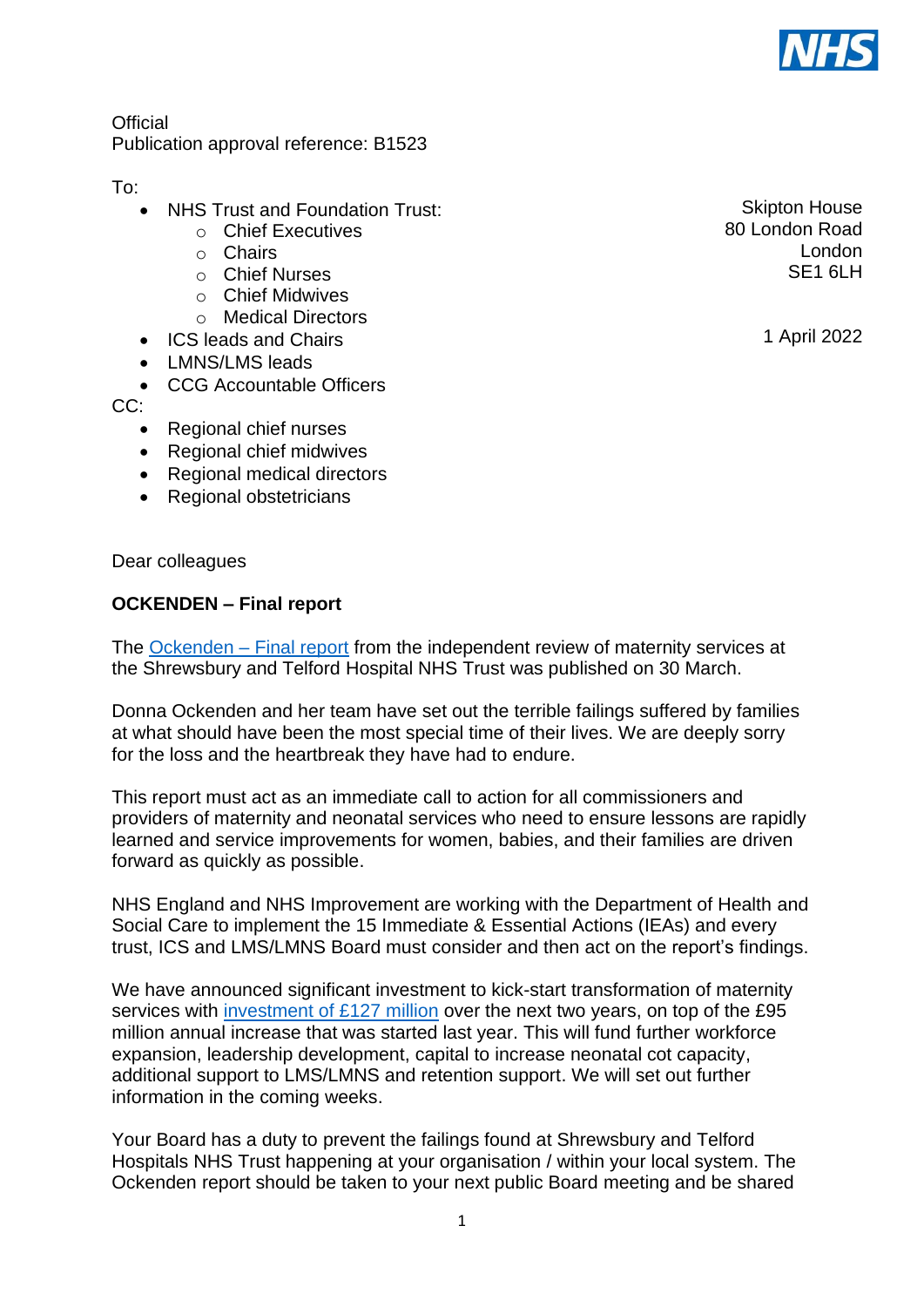with all relevant staff – we strongly recommend everyone reads it, regardless of their role. After reviewing the report, you should take action to mitigate any risks identified and develop robust plans against areas where your services need to make changes, paying particular attention to the report's four key pillars:

- 1. Safe staffing levels
- 2. A well-trained workforce
- 3. Learning from incidents
- 4. Listening to families

The report illustrates the importance of creating a culture where all staff feel safe and supported to speak up. We expect every trust board to have robust Freedom to Speak Up training for all managers and leaders and a regular series of listening events. A dedicated maternity listening event should take place in the coming months. We will soon publish a revised national policy and guidance on speaking up.

Staff in maternity services may need additional health and wellbeing support. Please signpost colleagues to local support services or [national support](https://www.england.nhs.uk/supporting-our-nhs-people/support-now/) for our people.

The report highlights the importance of listening to women and their families. Action needs to be taken locally to ensure women have the necessary information and support to make informed, personalised and safe decisions about their care.

It includes a specific action on continuity of carer: *'All trusts must review and suspend if necessary, the existing provision and further roll out of Midwifery Continuity of Carer (MCoC) unless they can demonstrate staffing meets safe minimum requirements on all shifts.' (*IEA 2, Safe Staffing page 164)

In line with the maternity transformation programme, trusts have already been asked to submit their MCoC plans by 15 June 2022. In doing so, they must take into account this IEA in ensuring that safe midwifery staffing plans are in place. Trusts should therefore immediately assess their staffing position and make one of the following decisions for their maternity service:

- 1. Trusts that can demonstrate staffing meets safe minimum requirements can continue existing MCoC provision and continue to roll out, subject to ongoing minimum staffing requirements being met for any expansion of MCoC provision.
- 2. Trusts that cannot meet safe minimum staffing requirements for further roll out of MCoC, but can meet the safe minimum staffing requirements for existing MCoC provision, should cease further roll out and continue to support at the current level of provision or only provide services to existing women on MCoC pathways and suspend new women being booked into MCoC provision.
- 3. Trusts that cannot meet safe minimum staffing requirements for further roll out of MCoC and for existing MCoC provision, should immediately suspend existing MCoC provision and ensure women are safely transferred to alternative maternity pathways of care, taking into consideration their individual needs; and any midwives in MCoC teams should be safely supported into other areas of maternity provision.